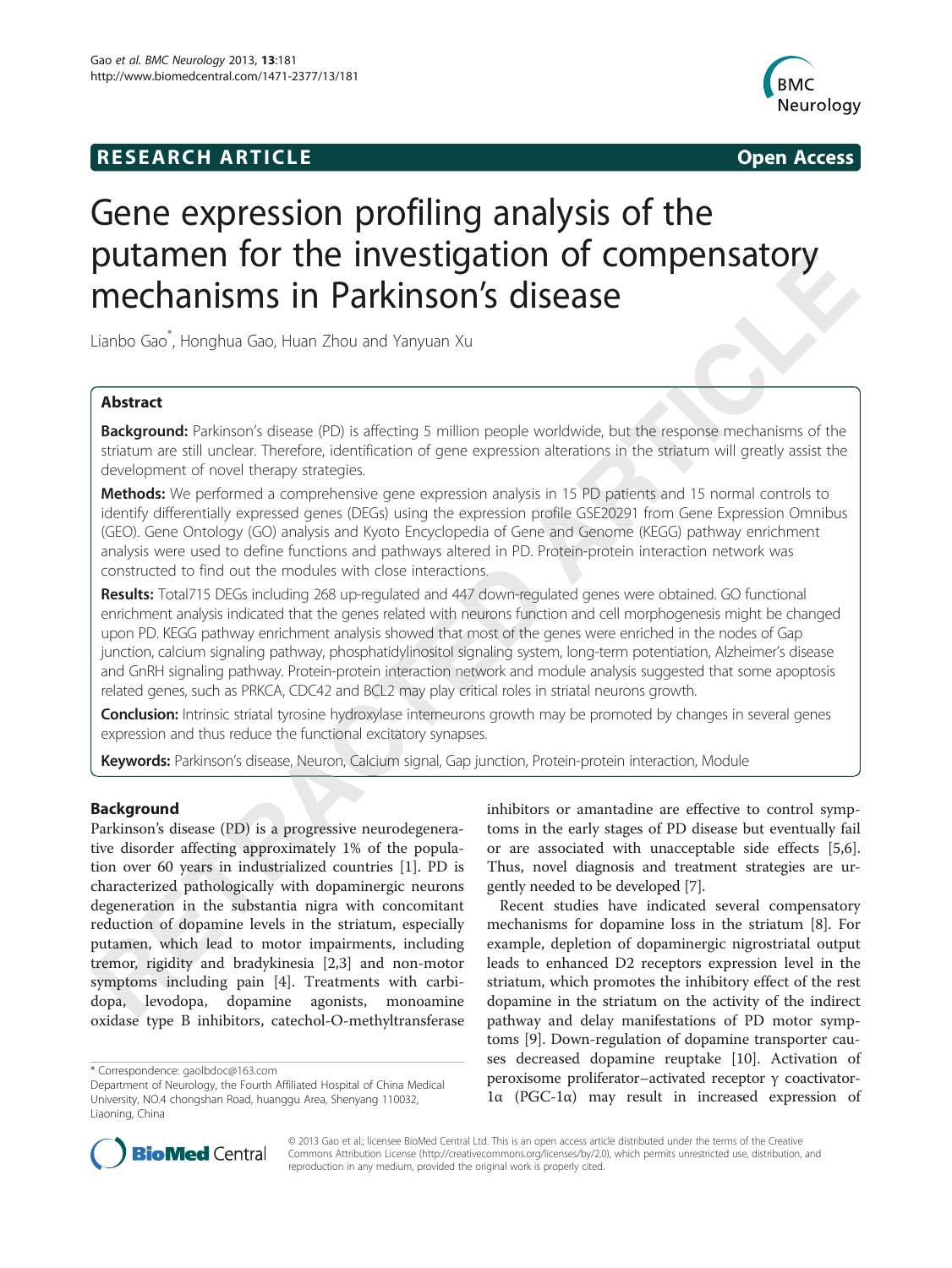nuclear-encoded subunits of the mitochondrial respiratory chain in the putamen of PD patients with dyskinesias [[11](#page--1-0)] and block of the dopaminergic neuron loss caused by mutant α-synuclein or the pesticide rotenone [\[12\]](#page--1-0). High expression level of glial cell line-derived neurotrophic factor (GDNF) is also observed in the putamen of PD patients to promote intrinsic striatal TH interneuronsas growth [[13](#page--1-0)]. Infusion or viral vector-mediated delivery of GDNF into the striatum has been associated with significant clinical benefits [[14](#page--1-0)]. However, the compensatory or response mechanisms in the putamen of PD patients are not very clear and underlying therapeutic targets are still needed to be investigated.

Microarrays which allow to rapidly scanning for candidate genes and biomarkers can interrogate in parallel expression levels of thousands of genes in tissue samples from patients with PD [[15\]](#page--1-0). In the present study, we aimed to analyze the expression data from putamen samples of PD patients and normal control and tried to offer new insights into the gene changes in the putamen and potential treatment targets for PD.

# **Methods**

## Source of data

We extracted the GSE20291 microarray expression profile from Gene Expression Omnibus (GEO, [http://www.](http://www.ncbi.nlm.nih.gov/geo/) [ncbi.nlm.nih.gov/geo/\)](http://www.ncbi.nlm.nih.gov/geo/) database based on the Affymetrix Human Genome U133A Array. A total of 30 samples of putamen tissue were available, including 15 of PD patients samples approved by the ethic committee of the Fourth Affiliated Hospital of China Medical University and 15 pathologically normal controls samples, and there has no significant differences in the sample ages, gender, postmortem intervals and PH between the control group and the PD group [[16](#page--1-0)].

The probe-level data in CEL files were converted into expression measures and background correction and quartile data normalization were performed by the robust multiarray average (RMA) algorithm to obtain the expression profile data [\[17\]](#page--1-0). After deleting the Entrez Genes with the same probe and averaging the values for the entrez genes with multiple probes, we obtained 12688 genes of the expression profile for the 35 samples.

## Identification of differentially expressed genes (DEGs)

Because the DEGs have more relationship with the development of disease, Student's t-test was used to identify the DEGs between PD patients and normal controls. All the genes with p-value < 0.05 were selected as DEGs for further study.

## Functional enrichment analysis

Functional enrichment analysis was performed using the online tool DAVID (Database for Annotation,

Visualization, and Integrated Discovery) [\[18\]](#page--1-0). GO (gene ontology) terms and KEGG (Kyoto Encyclopedia of Genes and Genomes) pathways were selected with an adjusted p-value less than 0.1 calculated by the Expression Analysis Systemic Explorer (EASE) test which was implemented in the DAVID tool [\[19\]](#page--1-0). Benjamini-Hochberg method was used to further adjust the p-value [[20](#page--1-0)].

#### Protein–protein interaction (PPI) network construction

The overlapping clusters were detected by CFinder [[21](#page--1-0)] based on the Clique Percolation Method (CPM) [\[22](#page--1-0)]. For the CPM, a protein complex is defined as a union with all k-cliques can be reached via a series of adjacent k-cliques (two k-cliques share exactly  $k - 1$  vertices are adjacent). Results of CFinder are highly correlated to the value of the parameter k. Larger values of k correspond to smaller subgraphs of higher density.

PPI data in Human Protein Reference Database (HPRD) [[23](#page--1-0)] are experimentally derived and manually extracted from the literature by expert biologists who read, interpret and analyze the published data.

In the study, we downloaded PPI data from HPRD on the website [http://www.hprd.org/download.](http://www.hprd.org/download) The DEGs were mapped into the PPI network to find out the molecular mechanism of the PD from protein-protein interactions. A biological graph visualization tool Cytoscape software was used to construct the PPI networks [[24\]](#page--1-0). In the PPI networks, proteins/genes were represented with nodes, while the interaction derived from experimental repositories and computational prediction methods between any two proteins/genes therein was represented using an edge.

# Results

## DEGs analysis

We used the Student's t-test to analyze the microarray dataset GSE20291 from GEO database in order to identify the DEGs between PD patients and normal controls. As a result, 715 genes were screened between PD patients and normal controls with p-value < 0.05, including 268 up-regulated genes and 447 down-regulated genes.

# GO functional enrichment and KEGG pathway enrichment analysis

GO functional enrichment analysis indicated that 715 DEGs were significantly enriched in 225 GO terms and the top 15 functional nodes were selected in which 5 functional nodes were related with neuron function, including neuron development, neuron differentiation, neuron projection development, neuron projection morphogenesis, and cell morphogenesis involved in neuron differentiation (Table [1\)](#page--1-0). Furthermore, other 4 functional nodes having a close relationship with neurons were selected when using p-value < 0.1 as the threshold, including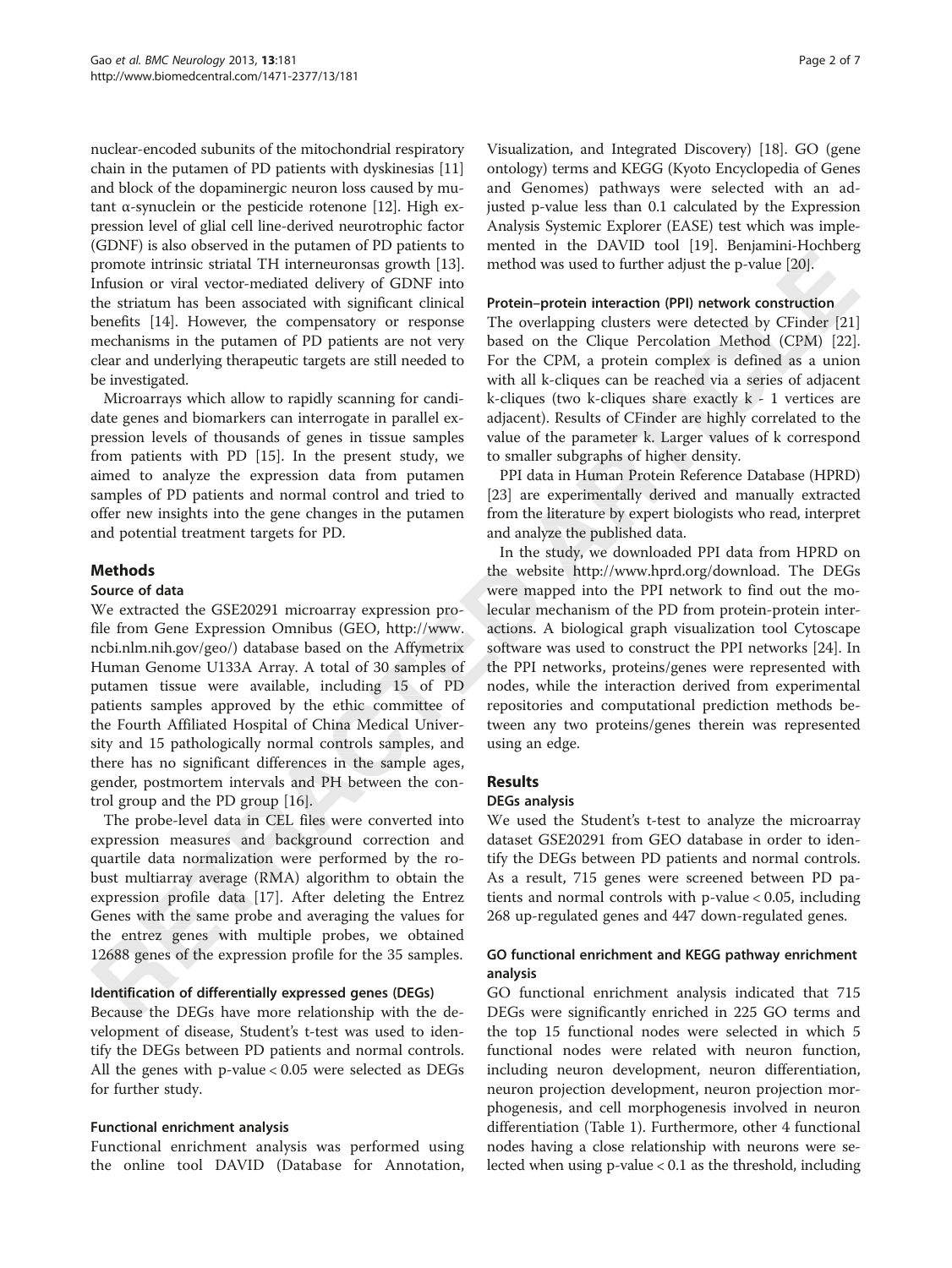| Term       | Name                                                  | Count | P-value  | Adjusted p-value |
|------------|-------------------------------------------------------|-------|----------|------------------|
| GO:0032990 | Cell part morphogenesis                               | 33    | 9.58E-09 | 2.64E-05         |
| GO:0048812 | Neuron projection morphogenesis                       | 28    | 1.04E-07 | 1.44E-04         |
| GO:0048858 | Cell projection morphogenesis                         | 30    | 1.58E-07 | 1.45E-04         |
| GO:0032989 | Cellular component morphogenesis                      | 40    | 1.93E-07 | 1.33E-04         |
| GO:0048667 | Cell morphogenesis involved in neuron differentiation | 27    | 2.62E-07 | 1.45E-04         |
| GO:0031175 | Neuron projection development                         | 30    | 4.04E-07 | 1.86E-04         |
| GO:0007409 | Axonogenesis                                          | 25    | 7.62E-07 | 3.00E-04         |
| GO:0000902 | Cell morphogenesis                                    | 36    | 8.12E-07 | 2.80E-04         |
| GO:0000904 | Cell morphogenesis involved in differentiation        | 28    | 1.61E-06 | 4.93E-04         |
| GO:0030030 | Cell projection organization                          | 36    | 1.76E-06 | 4.85E-04         |
| GO:0048666 | Neuron development                                    | 34    | 2.10E-06 | 5.27E-04         |
| GO:0030182 | Neuron differentiation                                | 40    | 2.32E-06 | 5.34E-04         |
| GO:0008285 | Negative regulation of cell proliferation             | 33    | 2.07E-05 | 0.004395         |
| GO:0046907 | Intracellular transport                               | 49    | 3.65E-05 | 0.00717          |
| GO:0031099 | Regeneration                                          | 12    | 8.25E-05 | 0.015071         |

Table 1 Results of functional enrichment analysis for DEGs (top 15)

Count: the number of differentially expressed gene; P-value was obtained by expression analysis systemic explorer test; P-value was adjusted by Benjamini-Hochberg method.

neuron projection regeneration, central nervous system neuron differentiation, central nervous system neuron development and neuron recognition. Thus, we suggest that these abnormal functions of these 9 functional nodes may be responsible for putamen response for the PD. Subsequently, we integrated all the genes in the above 9 functional nodes related with neurons together, containing a cluster of 40 DEGs, 22 down-regulated genes and 18 upregulated genes.

The other important functional nodes in Table [1](#page--1-0) were related with cell morphogenesis, including cell morphogenesis, cellular component morphogenesis, cell projection morphogenesis and cell projection organization. Our results showed that the nodes related with neurons had a father-and-son relationship with those nodes related with cell morphogenesis.

To functionally classify these DEGs in the interaction network, we performed pathway enrichment analysis by mapping these genes to KEGG database. The top 6 pathways were chosen according to their statistical significance (Table [2](#page--1-0)). The enriched pathways included Gap junction, Calcium signaling pathway, Phosphatidylinositol signaling system, long-term potentiation, Alzheimer's disease and GnRH signaling pathway.

#### PPI network

In order to mine more important data in the nodes related with neurons, we constructed the PPI network to identify more important DEGs and biological modules in the development of PD. We downloaded protein interaction data from HPRD. First, we mapped the genes of these proteins to Entrez Gene and got 34,180 binary non-redundant human PPI in HPRD. The number of genes annotated with at least one interaction was 9,518. Then we overlapped the genes in Affymetrix Human Genome U133A Array chip platform to the 9,518 genes and got a network with 7,670 genes and 31,041 interactions. Next, the 40 genes enriched in the 9 neurons functional nodes were annotated in the network. We got 735 direct interactions with the 40 genes. Cytoscape

Table 2 Results of KEGG pathway enrichment analysis for DEGs

| P-value      | <b>Adjusted p-value</b> |
|--------------|-------------------------|
| $2.47F - 04$ | 0.038054                |
| 5.87E-04     | 0.045063                |
| 0.002342     | 0.059518                |
| 0.001217     | 0.061717                |
| 0.001671     | 0.063516                |
| 0.002101     | 0.063907                |
|              |                         |

Count: the number of differentially expressed gene; P-value was obtained by expression analysis systemic explorer test; P-value was adjusted by Benjamini-Hochberg method.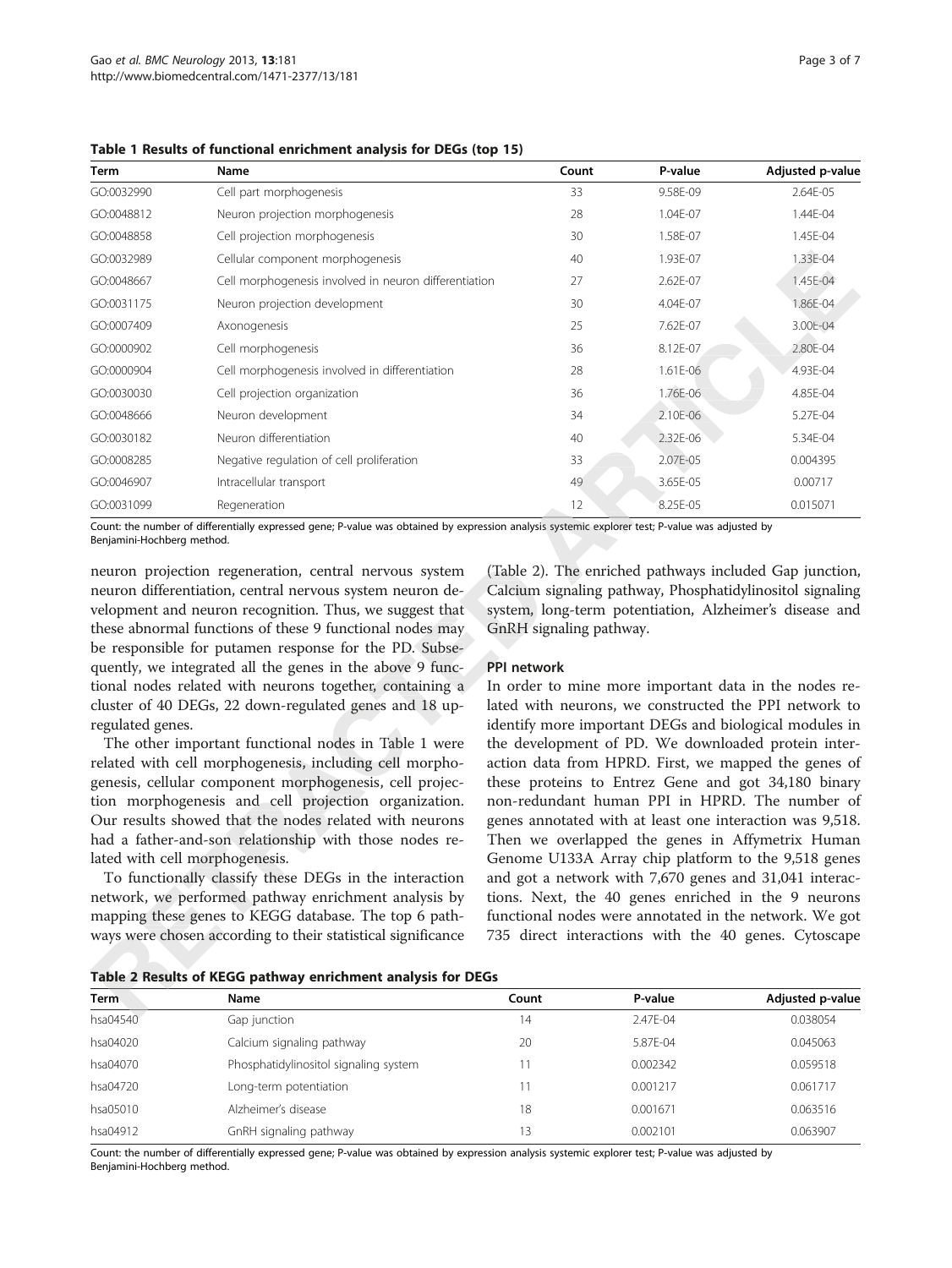

software was used to display the network graph of 40 genes in the PPI (Figure [1](#page--1-0)).

In the network, PRKCA, RXRA, CDC42, BCL2, CEBPB, NOTCH1, GNAO1, SNAP25, PAX6 and VCAN were located in the central position with degrees of 166, 81, 70, 69, 48, 40, 32, 22, 21 and 19 respectively. PRKCA had the highest degree among the 10 genes. The degree of a gene is the number of its neighborhood genes in PPI network. One gene with high degree, termed a hub gene, plays a key role in maintaining the interactions between this gene and its neighborhood genes. The changes of the genes in the central position of network have more effects compared with those with smaller degree.

In order to reveal the mechanism of PD, Clique Percolation Method in cfinder software was employed to find out the modules with close relationship in the PPIs network. Under the conditions of  $K = 3$ , we got 5 modules. Figure [2](#page--1-0) shows one module containing the most nodes (Figure [2](#page--1-0)). In the module, 3 DEGs, including PRKCA (up-regulated), BCL2 (up-regulated) and CDC42 (down-regulated) were involved in the module. PRKCA with the highest degree had an interaction with all the other genes in the module.

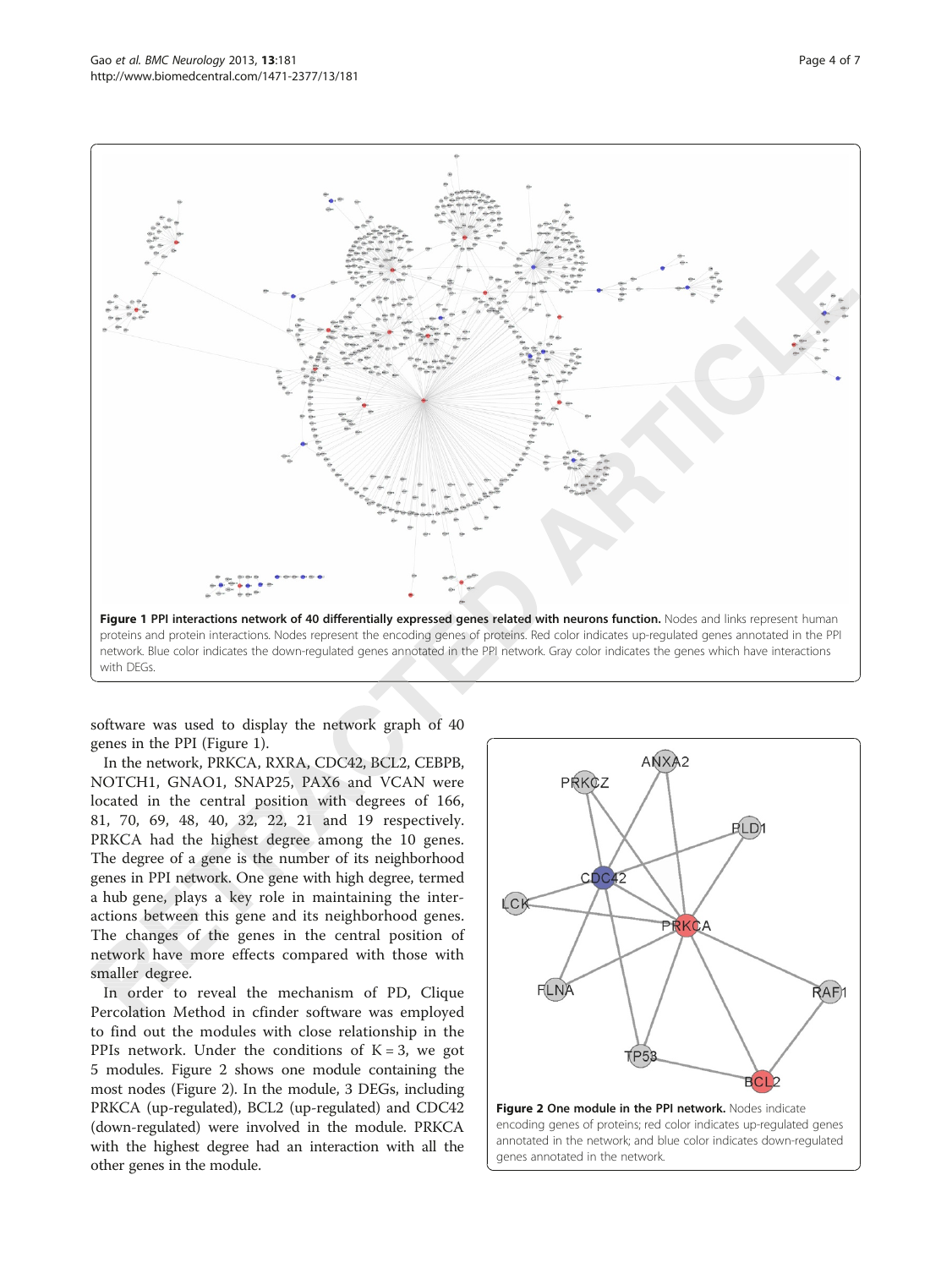#### **Discussion**

In the present study, we analyzed the expression changes in the putamen of PD patients. A total of 715 genes were differentially expressed in the putamen of PD patients, including 268 up-regulated and 447 down-regulated. GO functional enrichment analysis for these DEGs showed that the genes related with neuron function and cell morphogenesis were altered as the disease progressed. Some studies have shown that a significant (30–50%) reduction in spine density in both the caudate nucleus and putamen of severely dopamine-depleted striata [\[25](#page--1-0)]. OPHN1(oligophrenin-1), a Rho-GTPase activating protein that is required for dendritic spine morphogenesis was up-regulated in our study as a compensation mechanism [\[26](#page--1-0)]. Lacking the transcription factor Pax6 has been associated with defects of tyrosine hydroxylase (TH)-immunoreactive neurons in the brains [\[27](#page--1-0)]. In this study, Pax6 was also up-regulated and thus intrinsic striatal TH interneurons might be increased. Intrinsic striatal TH interneurons, positioned within the striatum itself, are able to compensatorily produce dopamine [[28,29](#page--1-0)]. Besides, the nodes of neuron function have father-and-son relationship with the nodes of cell morphogenesis. This indicates that in the progress of PD, neurons dysfunction may affect their morphogenesis.

The KEGG pathway enrichment result showed that these DEGs were significantly enriched in Gap junction, Calcium signaling pathway, Phosphatidylinositol signaling system, long-term potentiation, Alzheimer's disease and GnRH signaling pathway. Gap junctions (GJs) are found to be expressed in most cell types in the nervous system, such as neuronal stem cells, neurons, astrocytes, oligodendrocytes, blood brain barrier cells and microglia/macrophages under inflammatory conditions. Some studies have shown that phosphorylated gap junction protein connexin 43 is selectively enhanced in the basal ganglia regions, which contain dopamine neurons or their terminal areas (striatum) [\[30,31\]](#page--1-0). PD is ameliorated by Gastrodin by downregulating connexin 43 [\[32\]](#page--1-0).

Calcium signaling pathway and phosphatidylinositol signaling system have been demonstrated to be related with gap junctions.  $Ca^{2+}$  is central to a wide variety of cellular processes ranging from the regulation of enzyme activity and gene expression to programmed cell death. When controlled properly,  $Ca^{2+}$  fluxes through the plasma membrane and between intracellular compartments are responsible for the fundamental functions of neurons, such as synaptic transmission and plasticity, neurite outgrowth and synaptogenesis, [\[33](#page--1-0)]. Studies about patients, animals and cells have provided large amounts of data which could confirm that the alterations in  $Ca^{2+}$ regulation are involved in the stroke and chronic neurodegenerative disorders [[34](#page--1-0)]. Calcium-calmodulin-dependent kinase II (CaMKII), a Ser/Thr kinase, is highly expressed in the striatum and down-regulation of CaMKII results in the reduction of functional excitatory synapses and en-hancement of intrinsic excitability [\[35\]](#page--1-0). As expected, CaMKII was upregulated in this study. Gap junctions can mediate  $Ca^{2+}$  signals to neighbour cells [\[36\]](#page--1-0). Connexin 36 deficiency leads to reduced CaMKII levels in the striatum and motor behavioral changes [[37](#page--1-0)].

Our PPI network analysis showed that 10 DEGs (PRKCA, RXRA, CDC42, BCL2, CEBPB, NOTCH1, GNAO1, SNAP25, PAX6 and VCAN) were hub nodes. Further module analysis suggested that PRKCA, CDC42 and BCL2 might be more important in the same module with the same apoptosis or cell cycle function. It has been reported that PRKCA can be selectively involved in neurite outgrowth and cytoskeletal changes of filamentous actin and b-tubulin of GT1 hypothalamic neuronal cells via ERK signal pathway [[38](#page--1-0)]. PRKCA mediates Bcl2 phosphorylation and accounts for the increased cell survival observed following chemotherapy [[39](#page--1-0)]. Inhibition of PRKCA leads to a decrease in Bcl-xL gene expression and consequent induction of apoptosis [[40](#page--1-0)].

Cdc42, a Rho-related member of the Ras superfamily, acts as a GTP-binding protein/molecular switch to control a diversity of cellular processes. Earlier biochemical studies in neuronal cells have shown that Cdc42, along with Rac1, is a positive regulator, whereas RhoA functions as a negative regulator in neurite initiation, axon growth and branching, and spine formation [[41](#page--1-0)]. In particular, Cdc42 plays a key role in oligodendrocyte differentiation and in neuronal polarity/axon outgrowth and neuronal migration. In our analysis, Cdc42 is downregulated [[42](#page--1-0)-[44\]](#page--1-0). These results have suggested that lower Cdc42 may promote phagocytosis of degenerating dopaminergic neurons in vivo in PD patients [\[42\]](#page--1-0).

BCL2 is a major regulator of neural plasticity and cellular resilience. Recent findings have indicated that interaction between Bcl-2 and inositol 1,4,5-trisphosphate (IP3) receptor  $Ca^{2+}$  channels on the endoplasmic reticulum could inhibitIP3-mediated  $Ca^{2+}$  signals to induce neuron apoptosis and enhance  $Ca^{2+}$  signals to support neuron cell survival [\[45,46](#page--1-0)]. The concentrations of Bcl-2 in the nigrostriatal dopaminergic regions are significantly higher in parkinsonian patients than those in controls [[47\]](#page--1-0), which was also confirmed in our study.

#### Conclusion

In conclusion, our results suggest that in response to dopamine deprived in the striatum of PD patients, expressions of several genes are changed (OPHN1, Pax6, connexin 43, CaMKII, PRKCA, CDC42 and BCL2) and these genes may play important roles in promoting intrinsic striatal TH interneurons growth and inhibit its apoptosis. However, further experiments are still needed to confirm the results of our study.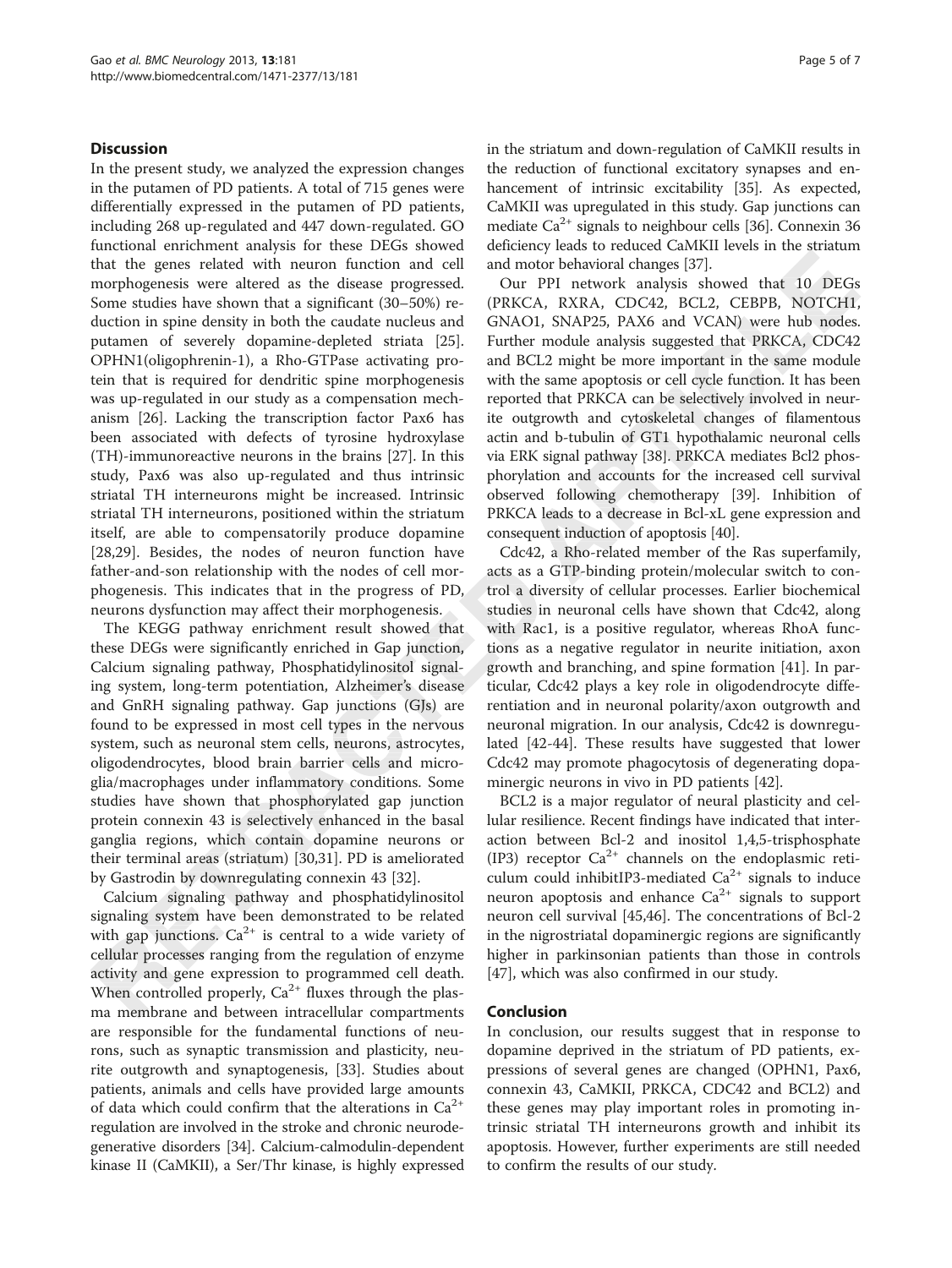#### Abbreviations

PD: Parkinson's disease; DEGs: Differentially expressed genes; GEO: Gene expression omnibus; GO: Gene ontology; KEGG: Kyoto Encyclopedia of gene and genome; PGC-1α: Peroxisome proliferator–activated receptor γ coactivator-1α; GDNF: Glial cell line-derived neurotrophic factor; RMA: Robust multiarray average; EASE: Expression analysis systemic explorer; HPRD: Human protein reference database.

#### Competing interests

The authors declared that they have no competing interest.

#### Authors' contributions

LG and HG participated in the design of this study, and they both performed the statistical analysis. HZ carried out the study, together with LG, collected important background information, and drafted the manuscript. YX conceived of this study, and participated in the design and helped to draft the manuscript. All authors read and approved the final manuscript.

#### Acknowledgements

We thank all members of Department of Neurology for their advices and assistance.

#### Received: 2 August 2013 Accepted: 28 October 2013 Published: 20 November 2013

#### References

- 1. de Lau LM, Breteler MM: Epidemiology of Parkinson's disease. Lancet Neurol 2006, 5:525–535.
- Hallett M: Parkinson's disease tremor: pathophysiology. Parkinsonism Relat Disord 2012, 18:S85–S86.
- Vistbakka J, VanDuyn N, Wong G, Nass R: C. elegans as a genetic model system to identify Parkinsons disease-associated therapeutic targets. CNS Neurol Disord-Dr (Formerly Current Drug Targets) 2012, 11:957–964.
- 4. Beiske A, Loge J, Ronningen A, Svensson E: Pain in Parkinson's disease: prevalence and characteristics. Pain 2009, 141:173–177.
- 5. Samii A, Nutt JG, Ransom BR: Parkinson's disease. Lancet 2004, 363:1783–1793.
- 6. Diaz NL, Waters CH: Current strategies in the treatment of Parkinson's disease and a personalized approach to management. Expert Rev Neurother 2009, 9:1781–1789.
- 7. Molochnikov L, Rabey JM, Dobronevsky E, Bonucelli U, Ceravolo R, Frosini D, Grünblatt E, Riederer P, Jacob C, Aharon-Peretz J: A molecular signature in blood identifies early Parkinson's disease. Mol Neurodegener 2012, 7:1-10.
- 8. Greenbaum L, Lorberboym M, Melamed E, Rigbi A, Barhum Y, Kohn Y, Khlebtovsky A, Lerer B, Djaldetti R: Perspective: identification of genetic variants associated with dopaminergic compensatory mechanisms in early Parkinson's disease. Front in Neurosci 2013, 7:52.
- Kaasinen V, Ruottinen HM, Någren K, Lehikoinen P, Oikonen V, Rinne JO: Upregulation of putaminal dopamine D2 receptors in early Parkinson's disease: a comparative PET study with [11C] raclopride and [11C] N-methylspiperone. J Nucl Med 2000, 41:65.
- 10. Cilia R, Ko JH, Cho SS, van Eimeren T, Marotta G, Pellecchia G, Pezzoli G, Antonini A, Strafella AP: **Reduced dopamine transporter density in the** ventral striatum of patients with Parkinson's disease and pathological gambling. Neurobiol Dis 2010, 39:98–104.
- 11. Naydenov AV, Vassoler F, Luksik AS, Kaczmarska J, Konradi C: Mitochondrial abnormalities in the putamen in Parkinson's disease dyskinesia. Acta Neuropathol 2010, 120:623–631.
- 12. Zheng B, Liao Z, Locascio JJ, Lesniak KA, Roderick SS, Watt ML, Eklund AC, Zhang-James Y, Kim PD, Hauser MA, et al: **PGC-1alpha, a potential** therapeutic target for early intervention in Parkinson's disease. Sci Transl Med 2010, 2:52ra73.
- 13. Bäckman CM, Shan L, Zhang YJ, Hoffer BJ, Leonard S, Troncoso JC, Vonsatel P, Tomac AC: Gene expression patterns for GDNF and its receptors in the human putamen affected by Parkinson's disease: a real-time PCR study. Mol Cell Endocrinol 2006, 252:160–166.
- 14. Hong M, Mukhida K, Mendez I: GDNF therapy for Parkinson's disease. Expert Rev Neurother 2008, 8:1125–1139.
- 15. Grünblatt E, Mandel S, Jacob-Hirsch J, Zeligson S, Amariglo N, Rechavi G, Li J, Ravid R, Roggendorf W, Riederer P: Gene expression profiling of parkinsonian substantia nigra pars compacta; alterations in ubiquitin-

proteasome, heat shock protein, iron and oxidative stress regulated proteins, cell adhesion/cellular matrix and vesicle trafficking genes. J Neural Transm 2004, 111:1543–1573.

- 16. Zhang Y, James M, Middleton FA, Davis RL: Transcriptional analysis of multiple brain regions in Parkinson's disease supports the involvement of specific protein processing, energy metabolism, and signaling pathways, and suggests novel disease mechanisms. Am J Med Genet B Neuropsychiatr Genet 2005, 137:5-16.
- 17. Irizarry RA, Hobbs B, Collin F, Beazer-Barclay YD, Antonellis KJ, Scherf U, Speed TP: Exploration, normalization, and summaries of high density oligonucleotide array probe level data. Biostatistics 2003, 4:249–264.
- 18. da Huang W, Sherman BT, Lempicki RA: Systematic and integrative analysis of large gene lists using DAVID bioinformatics resources. Nat Protoc 2009, 4:44–57.
- 19. Kanehisa M, Goto S: KEGG: kyoto encyclopedia of genes and genomes. Nucleic Acids Res 2000, 28:27–30.
- 20. Benjamini Y, Hochberg Y: Controlling the false discovery rate: a practical and powerful approach to multiple testing. J Roy Stat Soc B Met 1995, 57:289–300.
- 21. Adamcsek B, Palla G, Farkas IJ, Derenyi I, Vicsek T: CFinder: locating cliques and overlapping modules in biological networks. Bioinformatics 2006, 22:1021–1023.
- 22. Palla G, Derenyi I, Farkas I, Vicsek T: **Uncovering the overlapping** community structure of complex networks in nature and society. Nature 2005, 435:814–818.
- 23. Keshava Prasad TS, Goel R, Kandasamy K, Keerthikumar S, Kumar S, Mathivanan S, Telikicherla D, Raju R, Shafreen B, Venugopal A, et al: Human protein reference database-2009 update. Nucleic Acids Res 2009, 37:D767–D772.
- 24. Shannon P, Markiel A, Ozier O, Baliga NS, Wang JT, Ramage D, Amin N, Schwikowski B, Ideker T: Cytoscape: a software environment for integrated models of biomolecular interaction networks. Genome Res 2003, 13:2498–2504.
- 25. Villalba RM, Lee H, Smith Y: Dopaminergic denervation and spine loss in the striatum of MPTP-treated monkeys. Exp Neurol 2009, 215:220–227.
- 26. Govek E-E, Newey SE, Akerman CJ, Cross JR, Van der Veken L, Van Aelst L: The X-linked mental retardation protein oligophrenin-1 is required for dendritic spine morphogenesis. Exp Neurol 2004, 7:364–372.
- 27. Vitalis T, Cases O, Engelkamp D, Verney C, Price DJ: Defects of tyrosine hydroxylase-immunoreactive neurons in the brains of mice lacking the transcription factor Pax6. Exp Neurol 2000, 20:6501–6516.
- 28. Porritt MJ, Batchelor PE, Hughes AJ, Kalnins R, Donnan GA, Howells DW: New dopaminergic neurons in Parkinson's disease striatum. Lancet 2000, 356:44–45.
- 29. Huot P, Lévesque M, Parent A: The fate of striatal dopaminergic neurons in Parkinson's disease and Huntington's chorea. Brain 2007, 130:222–232.
- 30. Rufer M, Wirth S, Hofer A, Dermietzel R, Pastor A, Kettenmann H, Unsicker K: Regulation of connexin‐43, GFAP, and FGF‐2 is not accompanied by changes in astroglial coupling in MPTP‐lesioned, FGF‐2‐treated Parkisonian mice. J Neurosci Res 1996, 46:606–617.
- 31. Kawasaki A, Hayashi T, Nakachi K, Trosko J, Sugihara K, Kotake Y, Ohta S: Modulation of connexin 43 in rotenone-induced model of Parkinson's disease. Neuroscience 2009, 160:61-68.
- 32. Wang Y, Wu Z, Liu X, Fu Q: Gastrodin ameliorates Parkinson's disease by downregulating connexin 43. Mol Med Rep 2013, 8:585–590.
- 33. Mattson MP: Calcium and neurodegeneration. Aging Cell 2007, 6:337-350.
- 34. Kwak S, Weiss JH: Calcium-permeable AMPA channels in neurodegenerative disease and ischemia. Curr Opin Neurobiol 2006, 16:281–287.
- 35. Klug JR, Mathur BN, Kash TL, Wang H-D, Matthews RT, Robison A, Anderson ME, Deutch AY, Lovinger DM, Colbran RJ: Genetic inhibition of CaMKII in dorsal striatal medium spiny neurons reduces functional excitatory synapses and enhances intrinsic excitability. PLoS One 2012, 7:e45323.
- 36. Schumacher JA, Hsieh Y-W, Chen S, Pirri JK, Alkema MJ, Li W-H, Chang C, Chuang C-F: Intercellular calcium signaling in a gap junction-coupled cell network establishes asymmetric neuronal fates in C. elegans. Development 2012, 139:4191–4201.
- 37. Zlomuzica A, Viggiano D, Degen J, Binder S, Ruocco L, Sadile A, Willecke K, Huston J, Dere E: Behavioral alterations and changes in Ca/calmodulin